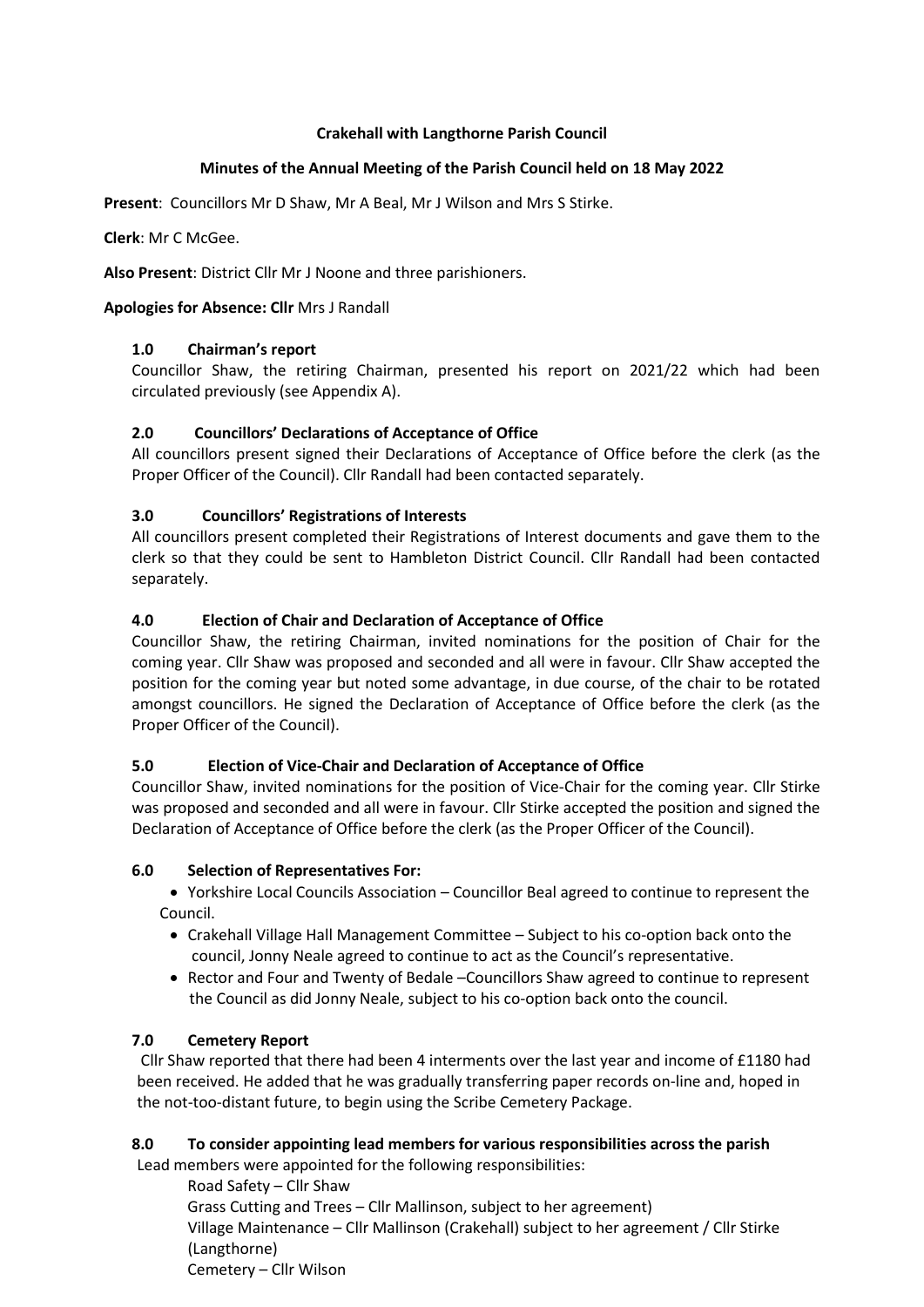Playgrounds – Cllr Beal Footpaths – Cllr Stirke Social Media – Cllr Mallinson , subject to her agreement

#### 9.0 Minutes of the Meeting held on 5 May 2021

The minutes of the Annual Council Meeting held on 5 May 2021 were approved by Councillors and signed by the Chairman.

#### 10.0 Any Other Business

There was no other business.

Signed: C J McGee Date: May 2022

#### Minutes drafted by the Clerk and subject to the approval of the council

#### at its next annual meeting.

Chris McGee, Clerk to the Council, Mangold Garth, Langthorne, Bedale, North Yorkshire, DL81PQ Tel: 07803 7662288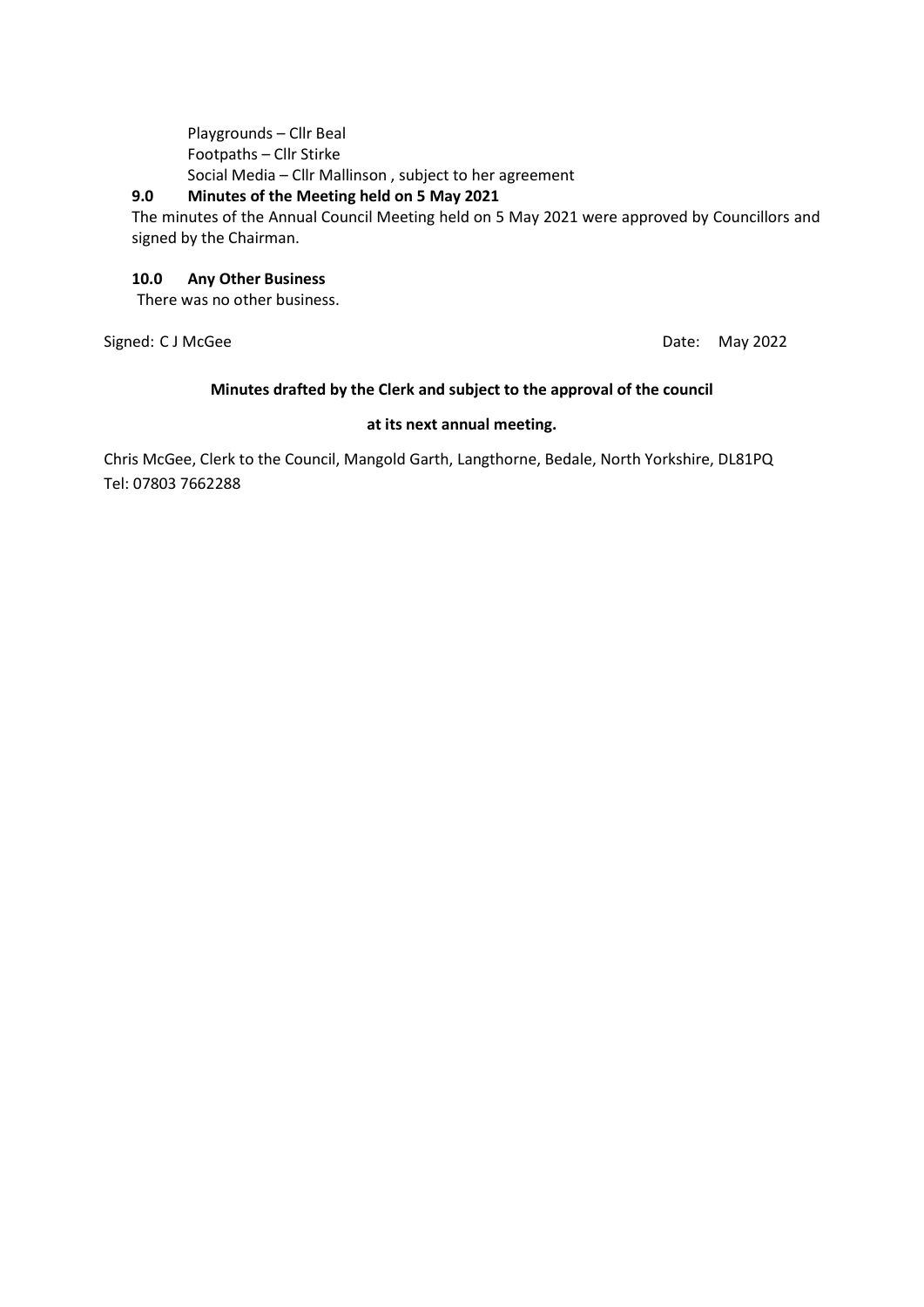#### APPENDIX A

# CRAKEHALL WITH LANGTHORNE PARISH COUNCIL CHAIRMAN'S ANNUAL REPORT – MAY 2022

Following is a brief summary of some of the things that the Parish Council has dealt with over the last year, to try and improve the lives of the communities it serves:

Continuation of the Covid restrictions meant that the May meeting was held remotely via Zoom with face to face meetings recommencing at the village hall in July 2021.

The saga of the repairs to the damage to the railings outside St. Edmunds, the fence by the beck in Little Crakehall and the wooden fence at the end of Mastil Lane continued throughout 2021. As all these fences are the responsibility of North Yorkshire County Council the Parish Council was reliant on NYCC to get them repaired. The Parish Clerk continued to contact NYCC on a monthly basis and even contacted the Chief Executive of NYCC requesting action. In October 2021 the threat of reporting to the press the PC's concerns about the lack of progress finally spurred NYCC into action and the wooden fence at the end of Mastil Lane was replaced with a new one and in December 2021 the fence by the beck in Little Crakehall was repaired. Finally in March 2022 the railings outside St Edmunds were repaired – a mere 33 months after they were damaged! It has been a frustrating process for the PC and it is thanks to the persistence of the Parish Clerk in harassing NYCC that this issue was finally resolved.

The Vehicle Activated Sign (VAS) was continuously deployed throughout the year at the 3 sites in the village (Little Crakehall, Crakehall Green and Hackforth Road). Data collected by the VAS shows that although speeding continues to be an issue the percentage of vehicles that speed through Crakehall is on average less than 5% at Crakehall Green and 6% at Little Crakehall, with weekends seeing the highest percentage of speeding vehicles. In December 2021 the VAS sign was deployed in Little Crakehall but this time facing back towards the village, in order to collect data on vehicles travelling up the hill from the bridge to exit the village. The data collected shows that the 85th percentile speed of vehicles exiting the village (32.7mph) is almost identical to vehicles entering the village (32.6mph), demonstrating that vehicles are accelerating up the hill from the bridge and often exceeding the speed limit before exiting the village. This data is confirmed by the NY Police radar officers who when located at Mastil Lane confirm that they catch as many speeding motorists who are exiting the village as those who are entering. The data collected from the VAS sign is reported regularly at the PC bi-monthly meetings.

Data from the VAS is also passed on to NY Police who continue to take speeding concerns through Crakehall seriously. NY Police continued surveillance at two sites in the village by radar van and motorcycle patrols. During 2021 they made 17 visits to Crakehall recording 311 speeding offences, an average of 18.3 per visit. This was a reduction from the 767 speeding offences recorded in 37 visits made in 2020, which was an average of 20.7 per visit. Hopefully this trend will continue and we will continue to liaise with NY Police to encourage further speeding enforcement in the village.

We are aware of road safety concerns of parents in the village, particularly in Little Crakehall, whose children have to cross the A684 on their way to school. In February 2022 the PC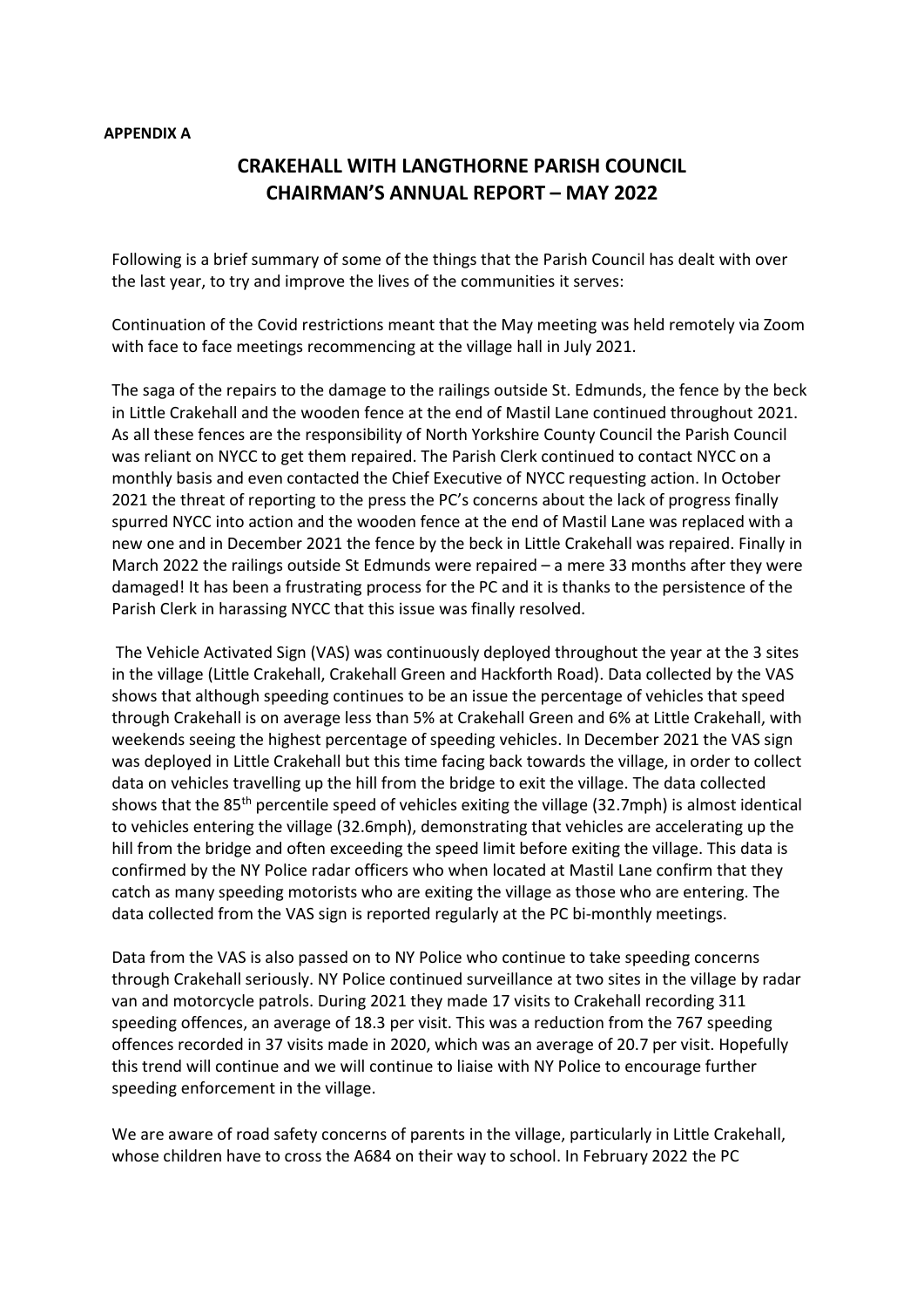requested NY Highways to install 40 mph buffer zones at each end of the village in order to attempt to slow vehicles down before they entered the 30mph zone. Unfortunately, NY Highways responded 'As both approaches into the village of Crakehall benefit from good visibility towards the built-up area, drivers are afforded sufficient time to reduce their speed to adhere to the current limit. It would therefore not be appropriate to implement such a transition speed limit at this location'. The PC is not satisfied with this response and has gone back to Highways repeating the request for a 40mph buffer zone. We currently await Highways response.

Minor repairs were completed to the Old Chapel in the cemetery to make the building completely weatherproof. A decision remains to be made regarding the future purpose of the building and suggestions from parishioners is most welcome.

Complaints were received regarding the performance of Farm and Land Services who are contracted to provide grass cutting services in the village. The contractor was contacted and improvements were made. In April 2022 after much discussion and assurances by the contractor regarding future performance, the contract with Farm and Land Services was renewed.

Parking around the Green, particularly around the school, remains an issue. After requests from residents to designate the track alongside The Old Post Office as 'Residents Only' parking it transpires that the track belongs to NYCC and not the Parish Council and NYCC declined to implement such a scheme. After discussions with the School Headmaster additional protective matting was installed along the kerb on the Church side of Langthorne Road, to allow off road parking and prevent erosion to the Green

Remedial work was carried out to trees on and around the Green and The Batts after consultation with Burneston Tree Servies and Rennison Tree Services.

Turning to the Parish Council's financial position, expenditures this year have again been quite low. The council has therefore succeeded in maintaining a contingency of £10,000 in its general reserves which is in line with national guidelines. This means that routine expenditure and maintenance can be covered by the precept as usual with the contingency reserved for nonroutine and special / emergency projects.

I would just like to acknowledge the (generally unsung) work of members of our community who help keep the village as one of the best kept villages in the Lower Dales:

Fellow Councillors and in particular our clerk, Chris McGee, without whose sterling efforts the Parish Council would not function. Whilst we acknowledge that we cannot please all of the people all of the time, we endeavour to do our best and act in what we believe is the best interests of our villages.

Rob Exelby for the donation of the village Green Christmas tree.

Scott Norman for Covid shopping for parishioners and path clearing in the village. Paul Kind who continues to maintain the wild flower area on The Batts (which looked superb in 2021) and many other odd jobs.

Paul McGee, Mike Cooper and Alan Godlee did the work to tidy up The Pinfold Malcolm and Kay Dennis who, amongst other things, look after the planters attached to various railings and lamp posts throughout the village.